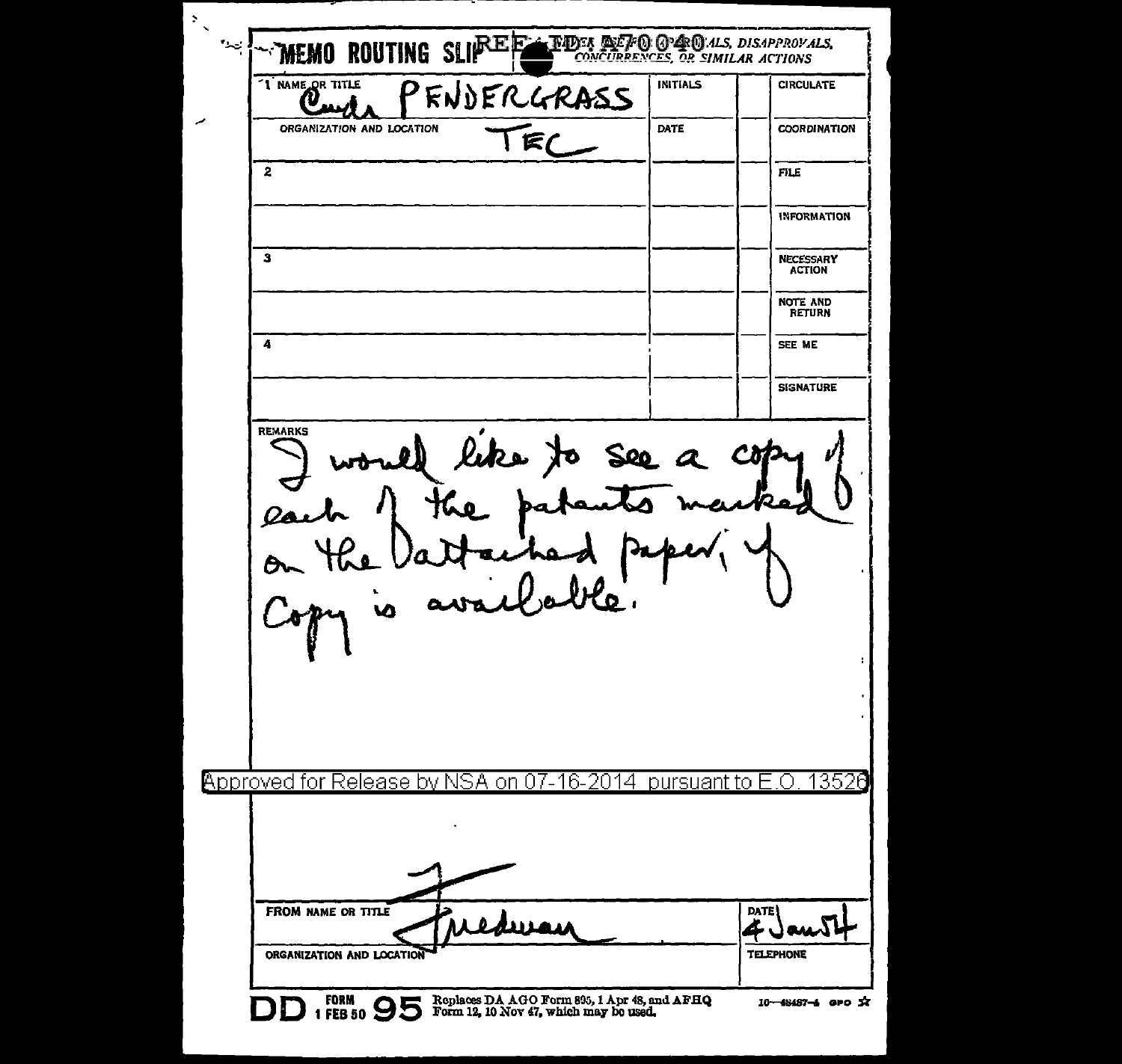$1113.7257/0004.0$ the the f

**WALL STANDARD FORM NO. 64** Office Memorandum UNITED STATES GOVERNMENT DATE: 8 Oct 1953 · Mrs. Friedman TО **FROM SUBJECT:** 1. Here is some material which is available 2. Mr. Isldner of my group compiled this data.<br>I hope it is what you want I not please call Il Vendergrans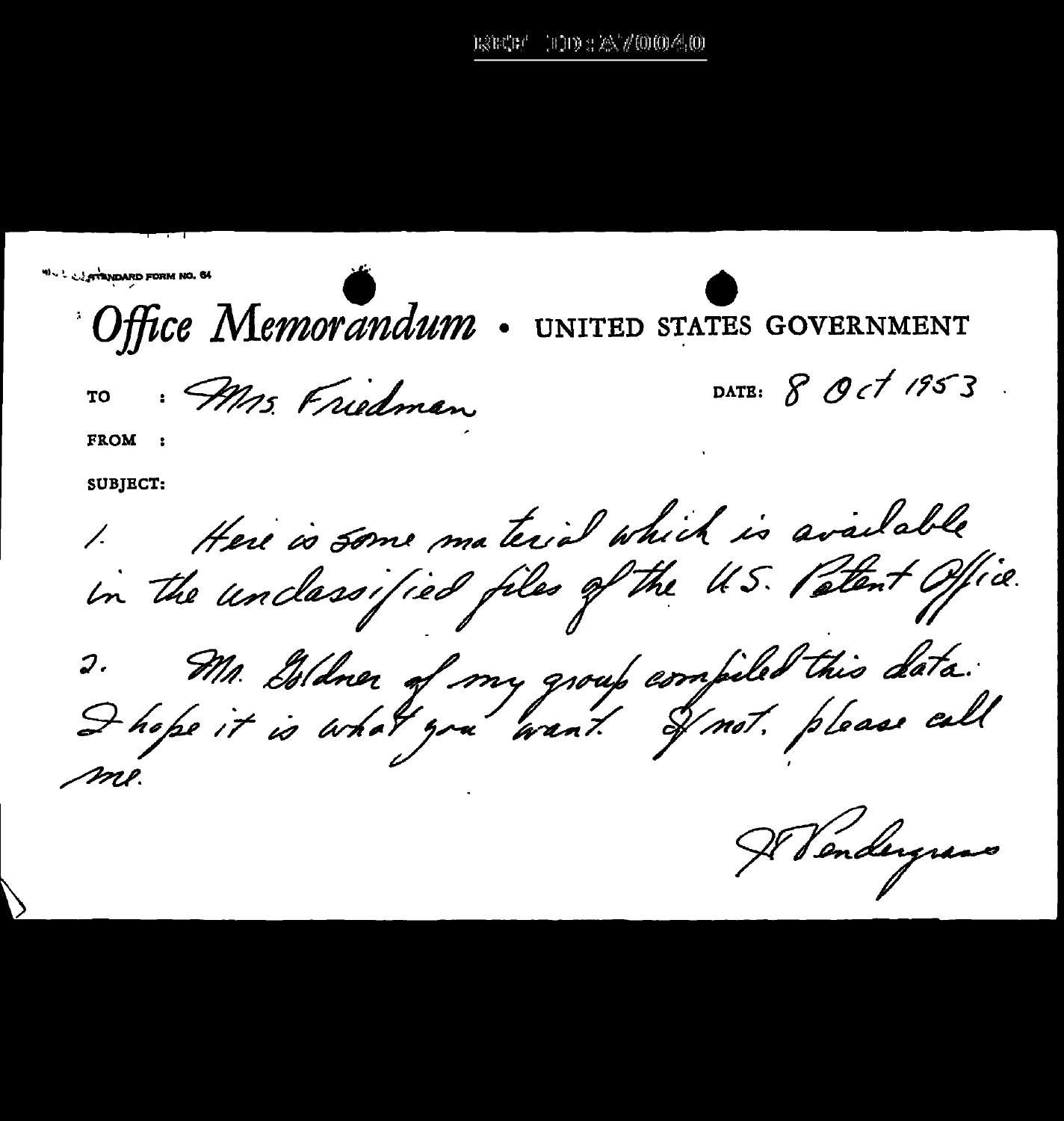REF ID:A70040 .

### A REFERENCE LIST OF CRYPTOGRAPHIC APPARATUS

# 1. U.S. Army Cipher Disk

 $\bullet$ 

A cipher device used at one time by the U.S. Army, consisting of two concentric disks, one disk having a normal alphabet written around its edge, and the other bearing a reversed normal alphabet. The earliest known cipher disk is credited to Leon Batista Alberti, Italian cryptographer of the fifteenth century. An example of a device of this type is found in U.S. patent 1,500,077 (S.H. Huntington, l July 1924).

## 2. Saint Qvr Slide

A sliding-strip device using two normal alphabets, so named after the French military academy where its use was taught about 1880. A simple device of this type is shown in U.S. patent 847,767 (M.C. Harlan, 19 March 1907).

### 3. Wheatstone Cipher Device

A device consisting of a dial composed of two independent circles of letters, the outer ring having 27 equal segments and the inner ring having 26 equal segments. Two pointers are pivoted at the center, the longer hand serving the outer ring and the shorter the inner. These hands are so geared together that for each complete revolution of the longer, the smaller turns through one revolution and  $1/26$ . The principle is credited to Sir Charles Wheatstone  $(1879)$ , but it has been shown recently that an American, Decius Wadsworth, constructed an identical device in 1817. The Wheatstone principle is embodied in U.S. patent 801, 964 (J.S. Beeman, 17 October 1905).

# 4. U.S. Army Cipher Device, Type M-94

An obsolete U.S. Army cipher device employing a cylinder consisting of 25 disks, each disk containing a different mixed alphabet. The principle of the device was first proposed by Thomas Jefferson (circa 1800). Jefferson's description was discovered in 1922 among his personal papers in the Library of Congress (vol. 232, item 41575, Jefferson's Papers). It was independently invented by a French cryptographer, Etienne Bazerles, in 1891, and still later (1914) by Capt. Parker Hitt, U.S. Army. The device is shown in British patent 1891-11,324 (E. Bazeries, 14 May 1892)...